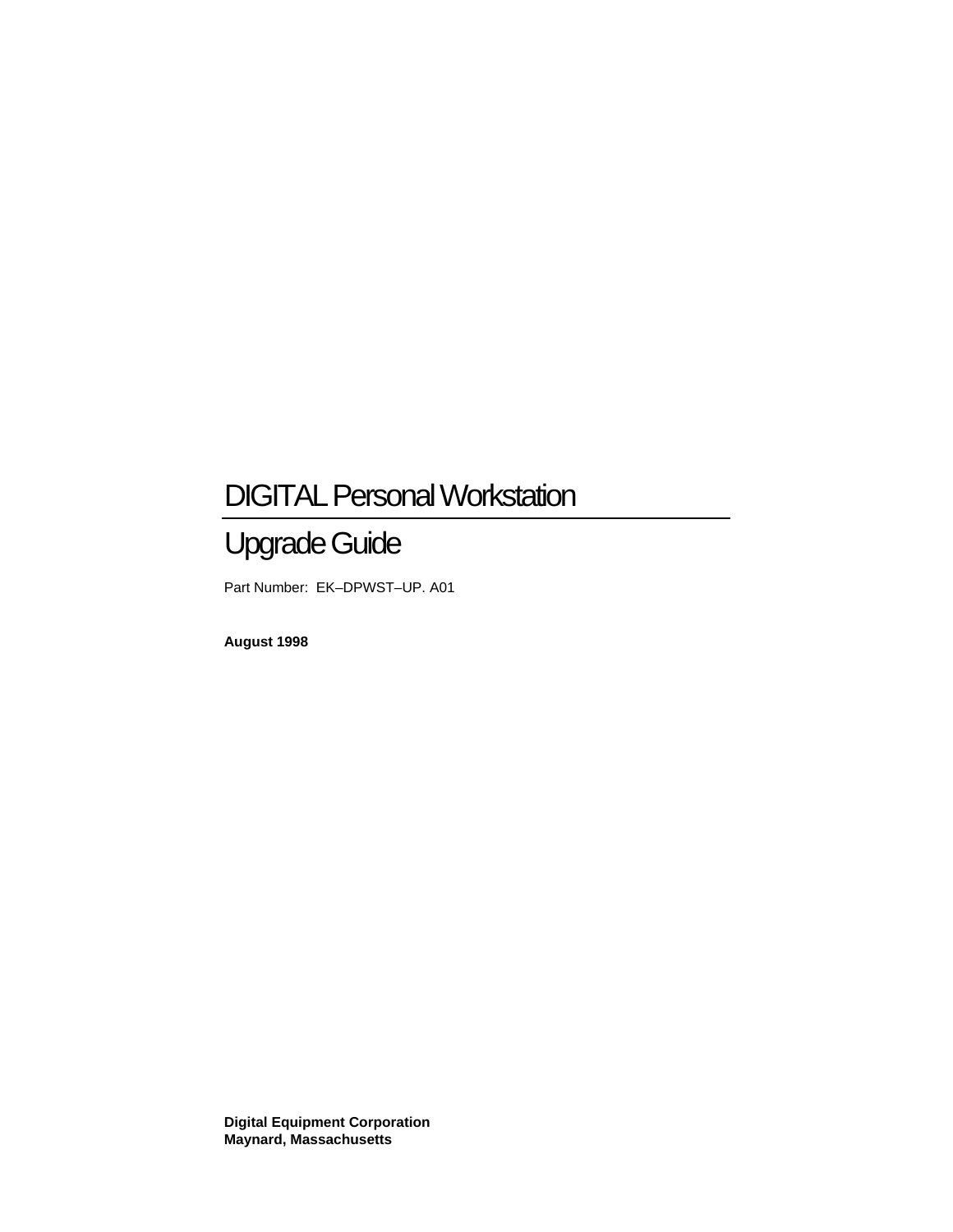#### **August 1998**

Digital Equipment Corporation makes no representations that the use of its products in the manner described in this publication will not infringe on existing or future patent rights, nor do the descriptions contained in this publication imply the granting of licenses to make, use, or sell equipment or software in accordance with the description.

Possession, use, or copying of the software described in this publication is authorized only pursuant to a valid written license from DIGITAL or an authorized sublicensor.

© Digital Equipment Corporation 1998. All rights reserved.

The following are trademarks of Digital Equipment Corporation: DIGITAL, OpenVMS, PATHWORKS, VAX DOCUMENT, and the DIGITAL logo.

The following are third-party trademarks: Adobe and PostScript are registered trademarks of Adobe Systems, Incorporated. Helvetica and Times are registered trademarks of Linotype Co. QLogic is a trademark of QLogic Corporation. Microsoft and MS-DOS are registered trademarks and Windows is a trademark of Microsoft Corporation.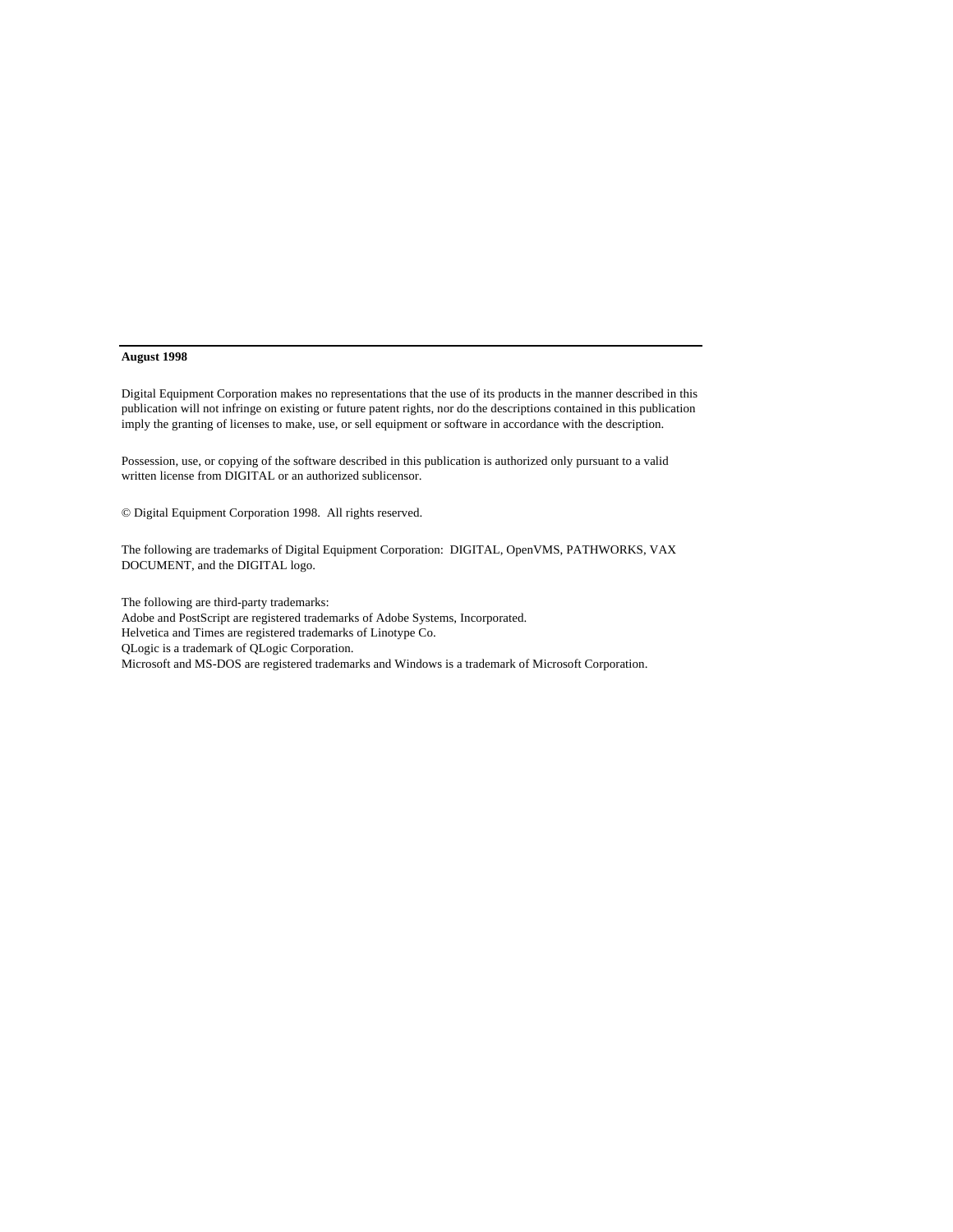# **Table of Contents**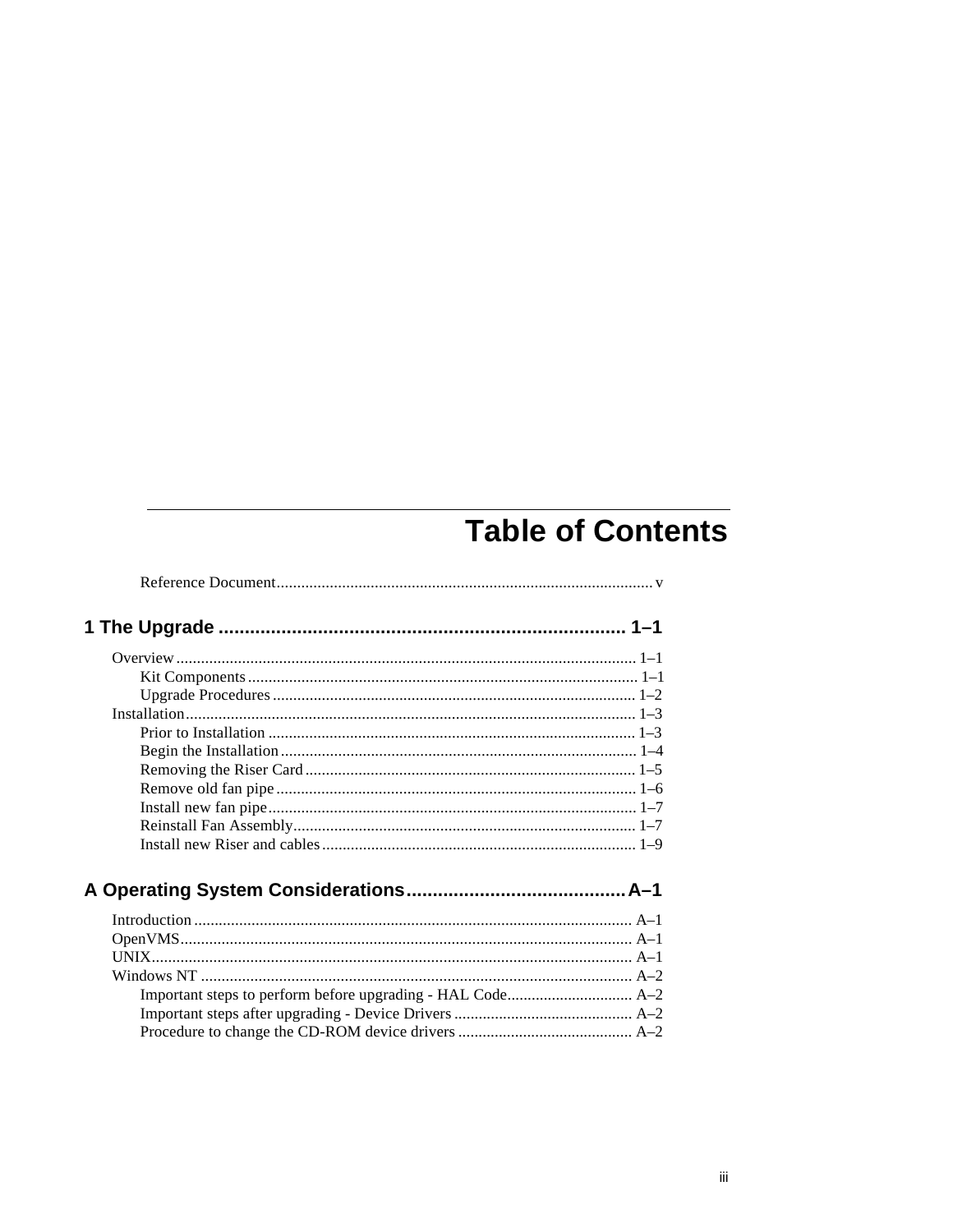# **Figures**

## **Tables**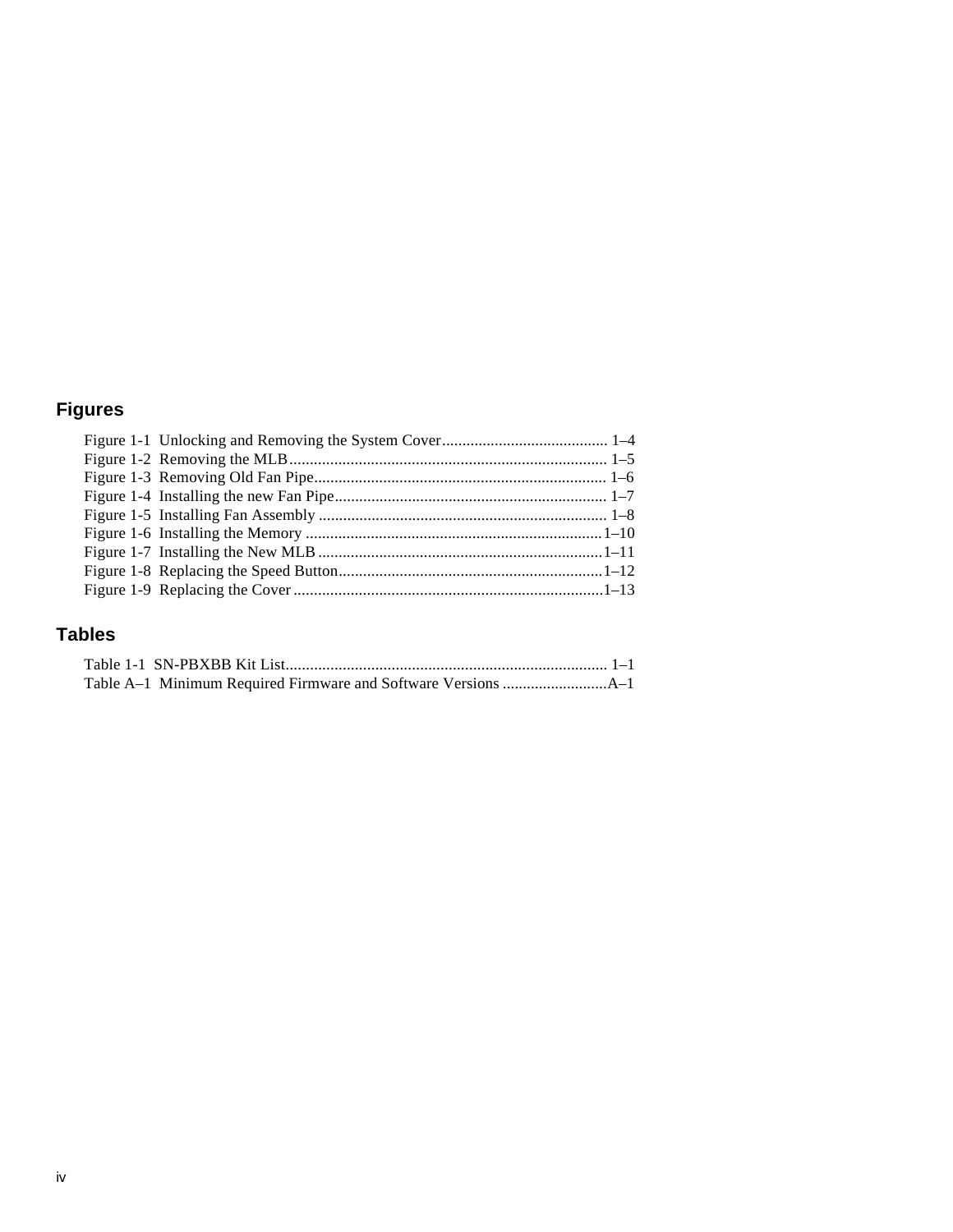# **Preface**

## **Welcome**

This guide describes how to upgrade your DIGITAL Personal Workstation with the latest hardware enhancements by replacing the fan pipe, main logic board (MLB) and riser card.

# **Audience**

Field service and other persons wishing to upgrade a DIGITAL Personal Workstation will find the information in this document helpful.

# **Organization of the Information**

This guide contains information on upgrading DIGITAL Personal Workstation.The following topics (see the Table of Contents for a detailed listing) are covered:

- *The Upgrade* provides step-by-step instructions for replacing the main logic board (MLB) riser card and performing the upgrade.
- *Appendix A Operating Considerations* provides additional information related to the OpenVMS, UNIX and Windows NT operating systems.

## **Reference Document**

This upgrade document will refer to illustrations in your *DIGITAL Personal Workstation User Guide* (part number EK-ALMIG-SI). Please have it available for reference.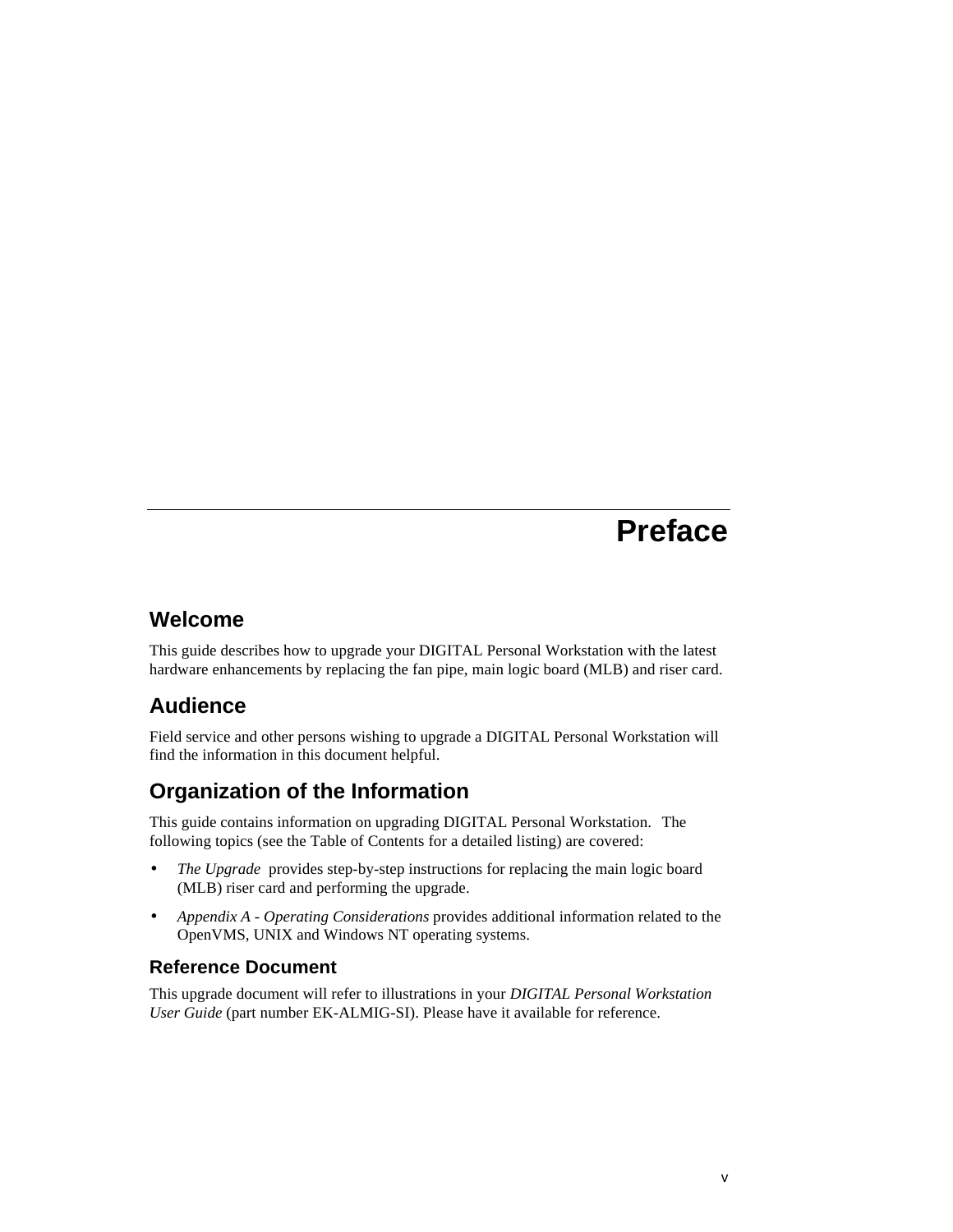# **Conventions**

This guide uses the following conventions:

| <b>Example</b> | <b>Description</b>                                                                                                                   |
|----------------|--------------------------------------------------------------------------------------------------------------------------------------|
|                | Monospaced text indicates file names, path names, directories, or screen<br>text. Each operating system has its own specific syntax. |
| [Enter]        | Square brackets surrounding text represent a key on the keyboard.                                                                    |
| $[Ctrl]+[R]$   | A plus sign indicates that you press both the keys shown at the same<br>time.                                                        |
| డా             | A pointing hand indicates a reference to additional information.                                                                     |

# **Abbreviations**

| <b>Abbreviation</b> | <b>Meaning</b>                                                                                                                     |
|---------------------|------------------------------------------------------------------------------------------------------------------------------------|
| CD                  | Compact disc.                                                                                                                      |
| <b>CD-ROM</b>       | Compact disc read-only memory.                                                                                                     |
| <b>CPU</b>          | Central processing unit.                                                                                                           |
| <b>DIMM</b>         | Dual inline memory module.                                                                                                         |
| <b>DMA</b>          | Direct memory access.                                                                                                              |
| DRAM                | Dynamic random access memory.                                                                                                      |
| <b>DROM</b>         | Diagnostic read only memory.                                                                                                       |
| <b>EIDE</b>         | Enhanced integrated drive electronics.                                                                                             |
| <b>FDC</b>          | Floppy disk controller.                                                                                                            |
| flashROM            | Electrically erasable, rewriteable, nonvolatile memory.                                                                            |
| GB                  | A GB suffix to a numerical value indicates size in <i>gigabytes</i> (for<br>example, 1 GB). A gigabyte equals 1,073,741,824 bytes. |
| <b>IRQ</b>          | Interrupt request.                                                                                                                 |
| <b>ISA</b>          | Industry-standard architecture.                                                                                                    |

This guide uses the following abbreviations: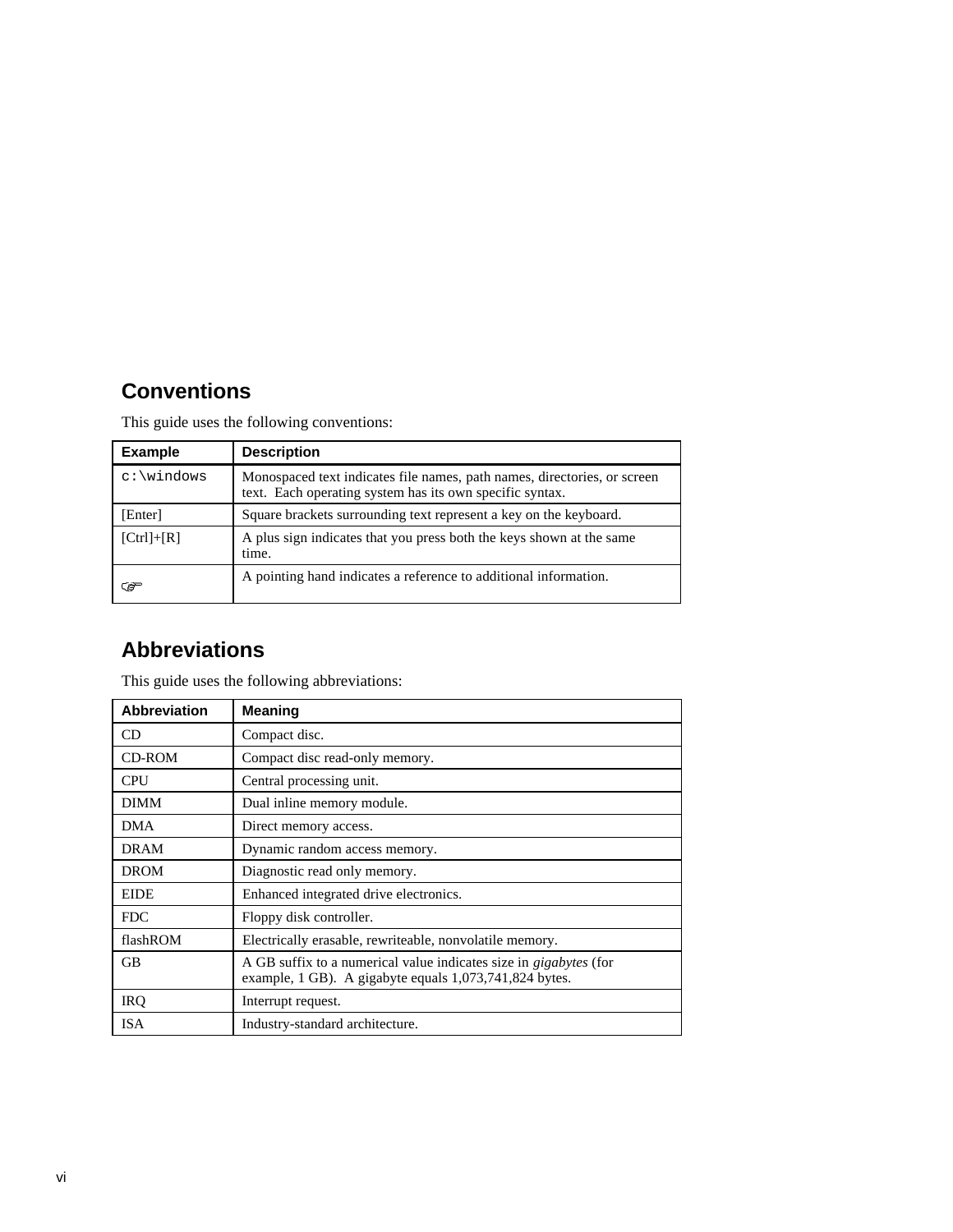| <b>Abbreviations (continued)</b> |  |
|----------------------------------|--|
|                                  |  |

| <b>Abbreviation</b> | <b>Meaning</b>                                                                                                                |
|---------------------|-------------------------------------------------------------------------------------------------------------------------------|
| Kb                  | A Kb suffix to a numerical value indicates size in kilobits (for example,<br>512 Kb). A kilobit equals 1024 bits.             |
| <b>KB</b>           | A KB suffix to a numerical value indicates size in kilobytes (for<br>example, 640 KB). A kilobyte equals 1024 bytes.          |
| LED                 | Light-emitting diode.                                                                                                         |
| <b>MAU</b>          | Media adapter unit.                                                                                                           |
| Mb                  | An Mb suffix to a numerical value indicates size in <i>megabits</i> (for<br>example, 10 Mb). A megabit equals 1,048,576 bits. |
| <b>MB</b>           | A MB suffix to a numerical value indicates size in megabytes (for<br>example, 550 MB). A megabyte equals 1,048,576 bytes.     |
| MH <sub>z</sub>     | Megahertz.                                                                                                                    |
| MII                 | Media independent interface.                                                                                                  |
| ML <sub>B</sub>     | Main logic board.                                                                                                             |
| ns                  | Nanoseconds.                                                                                                                  |
| <b>NVRAM</b>        | Nonvolatile random access memory.                                                                                             |
| <b>PCI</b>          | Peripheral component interconnect.                                                                                            |
| <b>RISC</b>         | Reduced instruction set computing.                                                                                            |
| <b>ROM</b>          | Read only memory.                                                                                                             |
| <b>SCSI</b>         | Small computer system interface.                                                                                              |
| <b>SDRAM</b>        | Synchronous dynamic random access memory.                                                                                     |
| ZIF                 | <b>Zero Insertion Force</b>                                                                                                   |

## **Special Notices**

This guide uses four kinds of notices to emphasize specific information.

**WARNING: A WARNING indicates the presence of a hazard that can cause personal injury.**

**CAUTION:** A CAUTION indicates the presence of a hazard that can damage hardware or corrupt software.

*NOTE: A NOTE gives general information, such as compatibility with other products or pointers to other information.*

HINT: A HINT includes suggestions to make your computing tasks easier.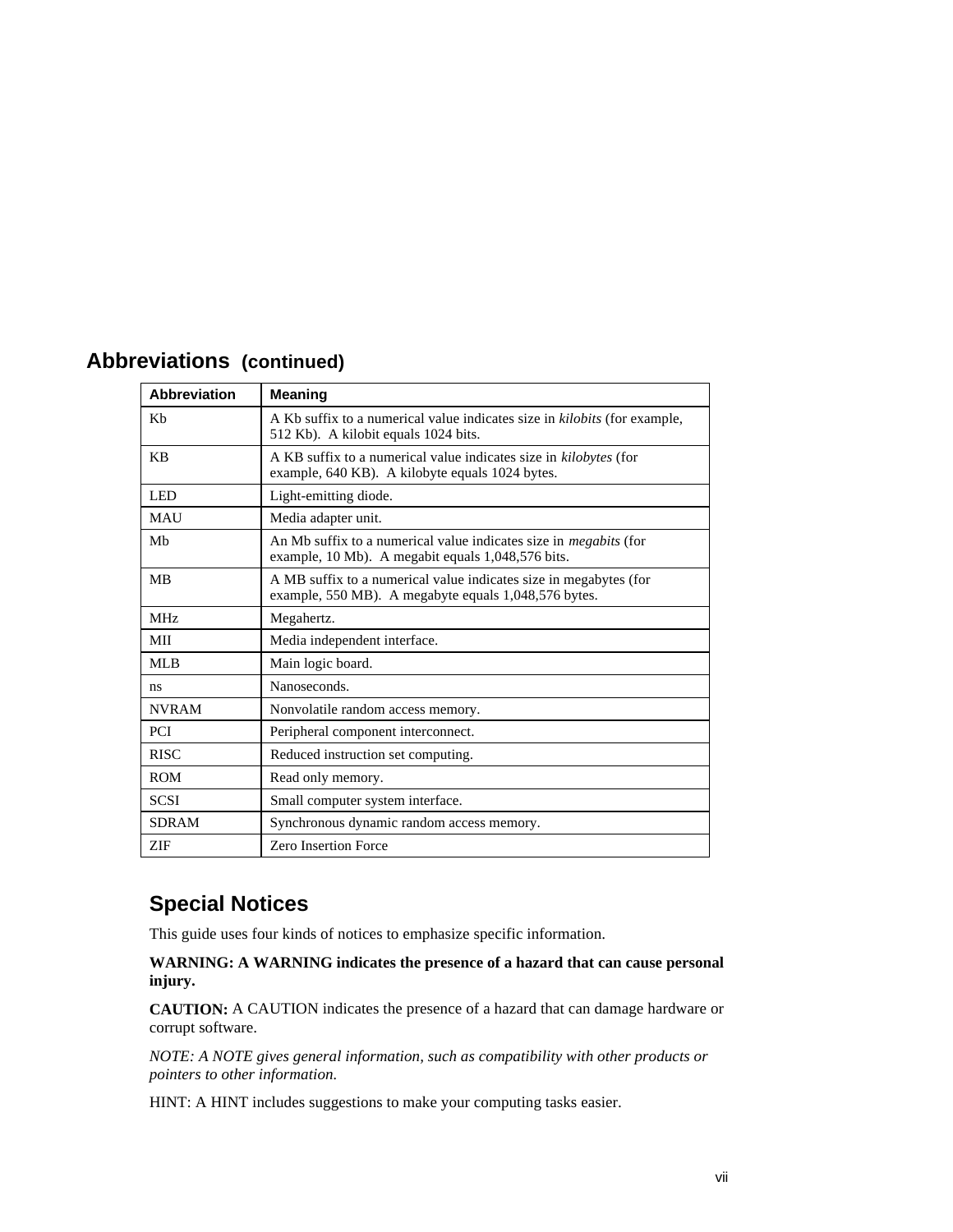## **Additional Information Resources**

You may wish to consult the following information resources on your DIGITAL Personal Workstation which were included in your original your DIGITAL Personal Workstation documentation kit:

• *DIGITAL Personal Workstation User Set Up & Installation Guide* (order number EK-ALMIG-SI. A01) provides detailed user information for the installation, operation, and maintenance of your DIGITAL Personal Workstation.

For other product-related information, we suggest that you consult our Web site at *http://www.workstation.digital.com/.* Your distributor or DIGITAL representative also can provide you with information on products and services.

## **Feedback**

Our readers' opinions about this guide or any other DIGITAL manual is important to us. If you have any comments, we'd appreciate your taking the time to send us electronic mail at *reader\_comments@eng.pko.dec.com*.

Please reference order number EK-DPWST-UP. A01 in your correspondence about this manual.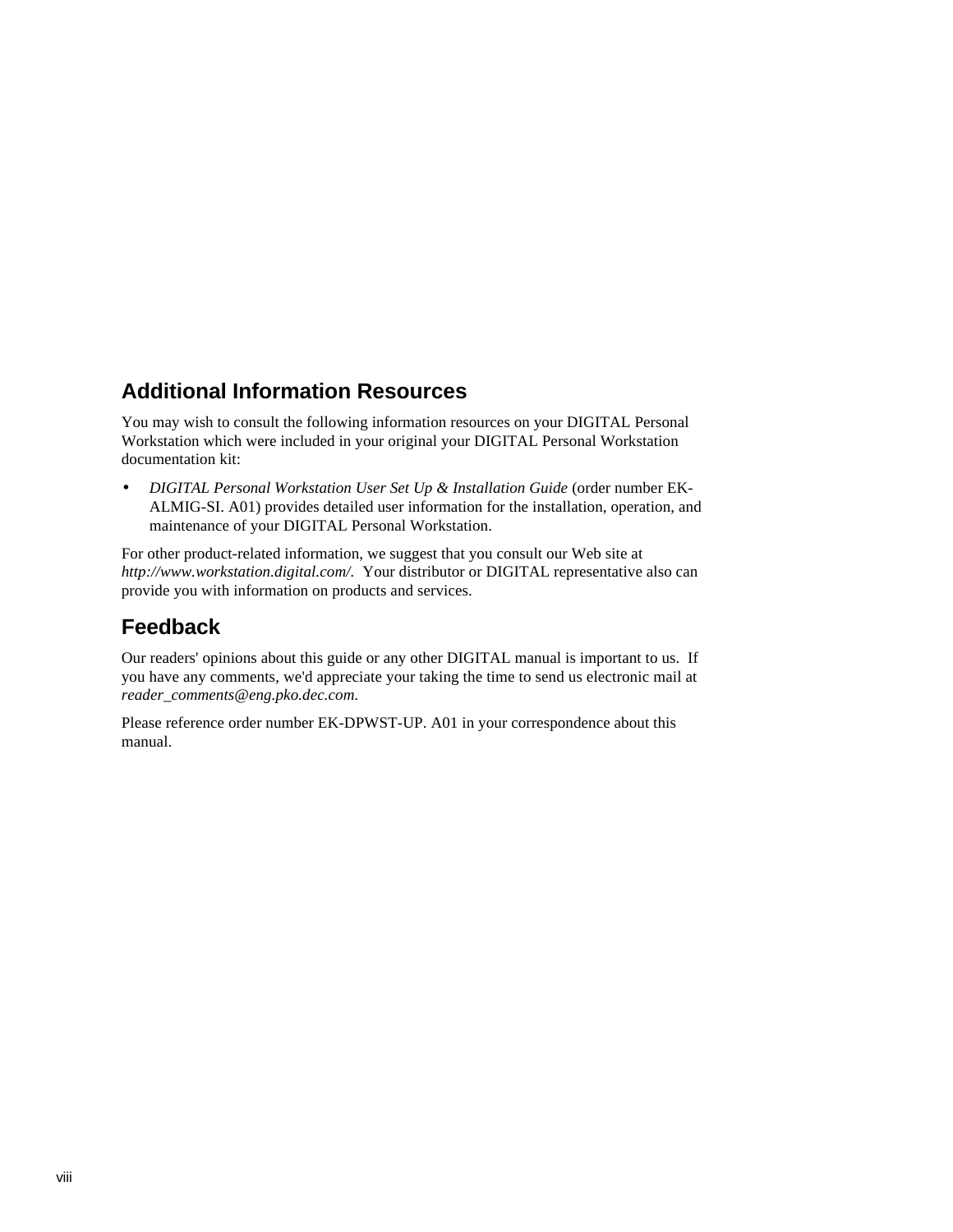## **Overview**

This manual describes the upgrade of your DIGITAL Personal Workstation with the latest hardware enhancements.

## **Kit Components**

Table 1-1 list the parts included in the SN-PBXBB Upgrade Kit for the AA, AB and CA variations.

For further information, see the DIGITAL Systems and Options Catalog (SOC).

| <b>Description</b>            | <b>Part Number</b> | <b>Used on Model</b><br>Variation |
|-------------------------------|--------------------|-----------------------------------|
| Main Logic Board 500 MHz EV56 | 54-25222-02        | $-AA$                             |
| Main Logic Board 600 MHz EV56 | 54-25222-03        | -BA                               |
| Main Logic Board w/o CPU      | 54-25222-04        | $-CA$                             |
| Speed button 500a             | 74-51176-39        | $-AA$                             |
| Speed button 500au            | 74-51176-50        | $-AA$                             |
| Speed button 600a             | 74-51176-55        | -BA                               |
| Speed button 600au            | 74-51176-56        | $-BA$                             |
| PC <sub>164</sub> Riser       | 54-25166-01        | $-AA$ , $-BA$ , $-CA$             |
| Fan pipe 600 MHz              | 74-52419-01        | -AA, -BA, -CA                     |

## **Table 1-1 SN-PBXBB Kit List**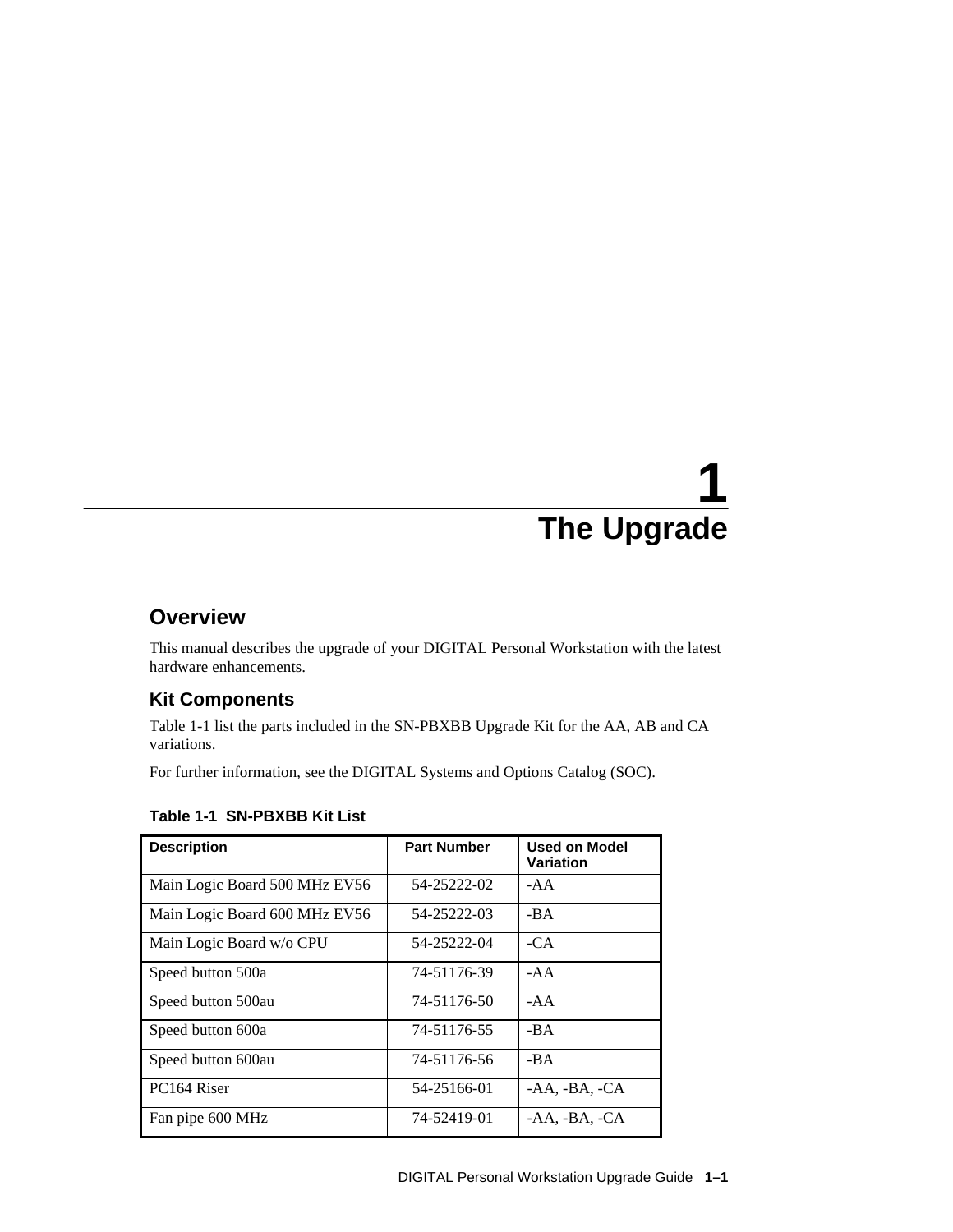| <b>Description</b>                                                      | <b>Part Number</b> | Used on Model<br>Variation |
|-------------------------------------------------------------------------|--------------------|----------------------------|
| Wrist grounding strap                                                   | 12-36175-01        | $-AA$ , $-BA$ , $-CA$      |
| <b>DIGITAL Personal Workstation</b><br>Upgrade Guide (this document)    | EK-DPWST-UP        | -AA, -BA, -CA              |
| <b>DIGITAL Personal Workstation</b><br>User Set Up & Installation Guide | EK-ALMIG-SI        | $-AA$ , $-BA$ , $-CA$      |
| <b>DPWS A Series Backup Software</b>                                    | 75-00413-02        | $-AA$ , $-BA$ , $-CA$      |
| Alpha Workstation NTA<br>SRL/RX23 ("HAL" Floppy)                        | QB-4FAAB-SA        | -AA, -BA, -CA              |
| Supplemental WNT Lic/RX23 PKG<br>(Service Pack 3)                       | QB-5VRAA-WA        | $-AA$ , $-BA$ , $-CA$      |
| Washers, Flat Sticky                                                    | 90-40324-01        | $-AA$ , $-BA$ , $-CA$      |
| Screw, Sems 6-32 Pan Hd                                                 | 90-09984-00        | $-AA$ , $-BA$ , $-CA$      |
| <b>ATAPI Driver Floppy</b>                                              | AK-RC1YA-CA        | -AA, -BA, -CA              |

#### **Table 1-1 SN-PBXBB Kit List (continued)**

### **Upgrade Procedures**

You will perform the following general steps to upgrade your system.

- Backup all applications and data
- Update the HAL Code (Windows NT systems only)
- Shut down the system
- Remove the present Main Logic Board (MLB)
- Remove Option Cards
- Remove Riser Card
- Remove the present fan pipe
- Attach new fan pipe
- Install the new riser
- Move old CPU chip (-CA Variation only)
- Install the new MLB
- Replace the speed button (-AA and -AB variations only)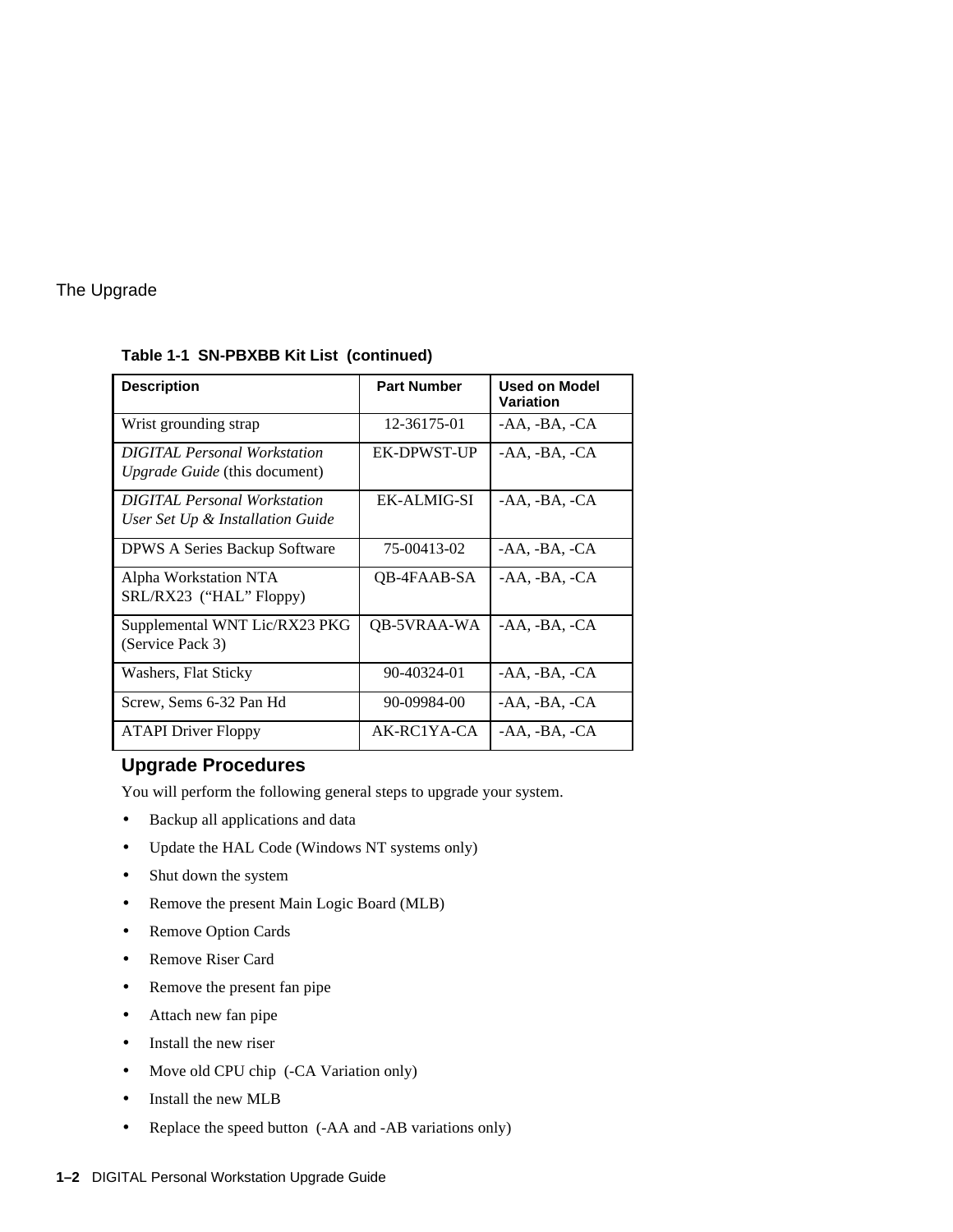• Power on the system and make O/S changes

## **Installation**

CAUTION

Do not touch any electronic component unless you are safely grounded. Wear the grounded wrist strap provided, or touch an exposed metal part of the system unit chassis. A static discharge from your fingers can result in permanent damage to electronic components.

**\_\_\_\_\_\_\_\_\_\_\_\_\_\_\_\_\_\_\_\_\_\_\_\_\_\_\_\_\_\_\_\_\_\_\_\_\_\_\_\_\_\_\_\_\_\_\_\_\_\_\_\_\_\_\_\_\_\_\_\_**

### **Prior to Installation**

Before upgrading your DIGITAL Personal Workstation, it is important that you follow these procedures:

1. Backup all applications and data.

#### **\_\_\_\_\_\_\_\_\_\_\_\_\_\_Important - Windows NT Systems \_\_\_\_\_\_\_\_\_\_\_\_\_\_\_\_**

For Windows NT systems only: *At this point, you must install a new version of "HAL" code before performing this upgrade.*

Turn now to Appendix A, page A-1, and follow the procedure to update the HAL code.

**\_\_\_\_\_\_\_\_\_\_\_\_\_\_\_\_\_\_\_\_\_\_\_\_\_\_\_\_\_\_\_\_\_\_\_\_\_\_\_\_\_\_\_\_\_\_\_\_\_\_\_\_\_\_\_\_\_\_\_\_**

- 2. Shut down your system and all peripheral devices.
- 3. Unplug the power cord.

#### **\_\_\_\_\_\_\_\_\_\_\_\_\_\_\_\_\_\_\_\_\_\_\_\_WARNING \_\_\_\_\_\_\_\_\_\_\_\_\_\_\_\_\_\_\_\_\_\_\_\_\_\_**

**\_\_\_\_\_\_\_\_\_\_\_\_\_\_\_\_\_\_\_\_\_\_\_\_\_\_\_\_\_\_\_\_\_\_\_\_\_\_\_\_\_\_\_\_\_\_\_\_\_\_\_\_\_\_\_\_\_\_\_\_**

**Allow at least 15 seconds for the power supply capacitors to discharge safely.**

4. Remove the system lock, if necessary.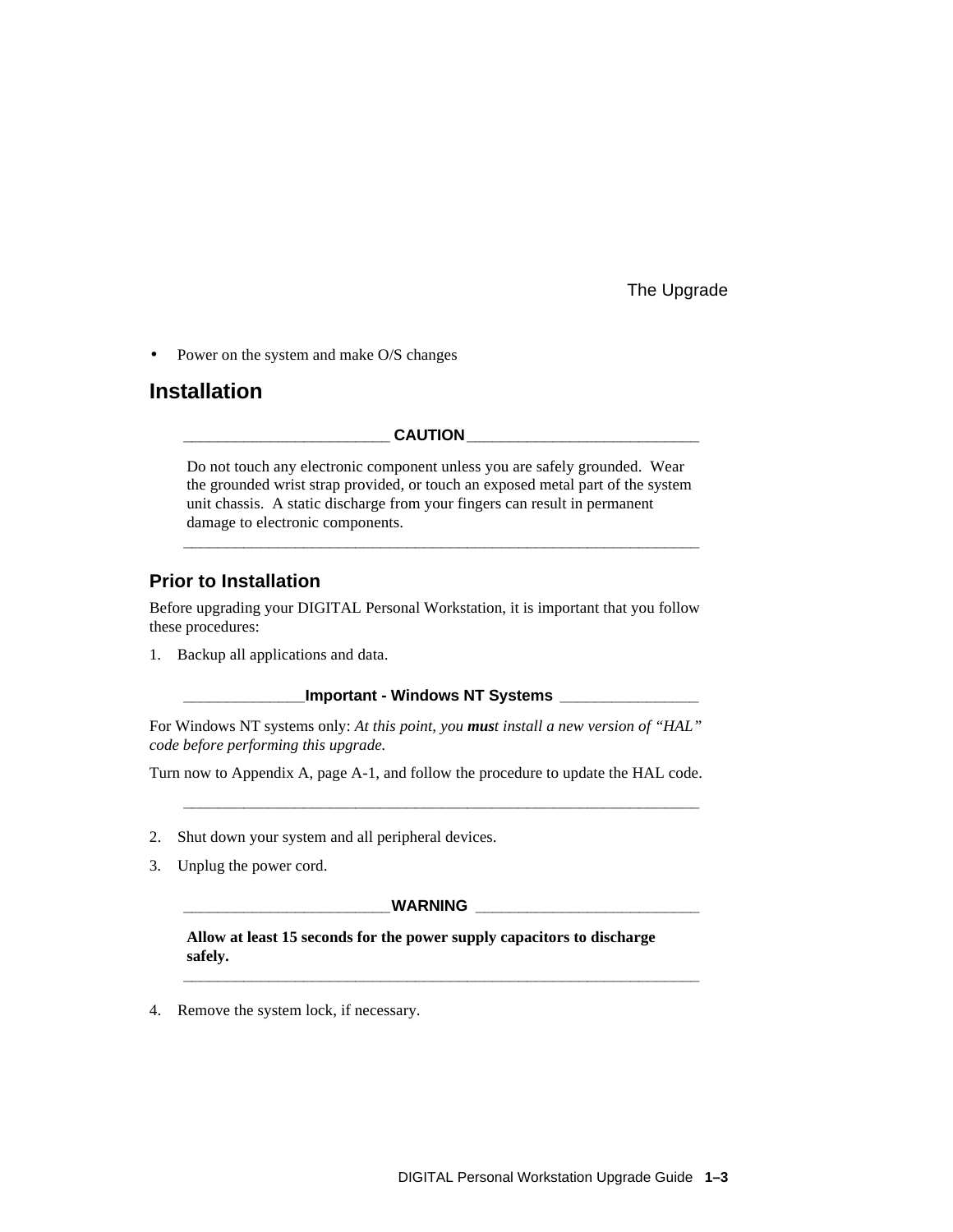## **Begin the Installation**

1. Locate and loosen the three thumb screws  $\bullet$  that fasten the system cover to the rear panel (see Figure 1-1). Place your thumbs on the upper corners of the system cover, pull back on the cover, and slide the cover back and away from the system enclosure. Then lift the cover up and away from the system.



**Figure 1-1 Unlocking and Removing the System Cover**

#### **\_\_\_\_\_\_\_\_\_\_\_\_\_\_\_\_\_\_\_\_\_\_\_\_CAUTION \_\_\_\_\_\_\_\_\_\_\_\_\_\_\_\_\_\_\_\_\_\_\_\_\_\_**

**\_\_\_\_\_\_\_\_\_\_\_\_\_\_\_\_\_\_\_\_\_\_\_\_\_\_\_\_\_\_\_\_\_\_\_\_\_\_\_\_\_\_\_\_\_\_\_\_\_\_\_\_\_\_\_\_\_\_\_**

To avoid static discharge damage to sensitive components, wear the wrist grounding strap provided in your kit.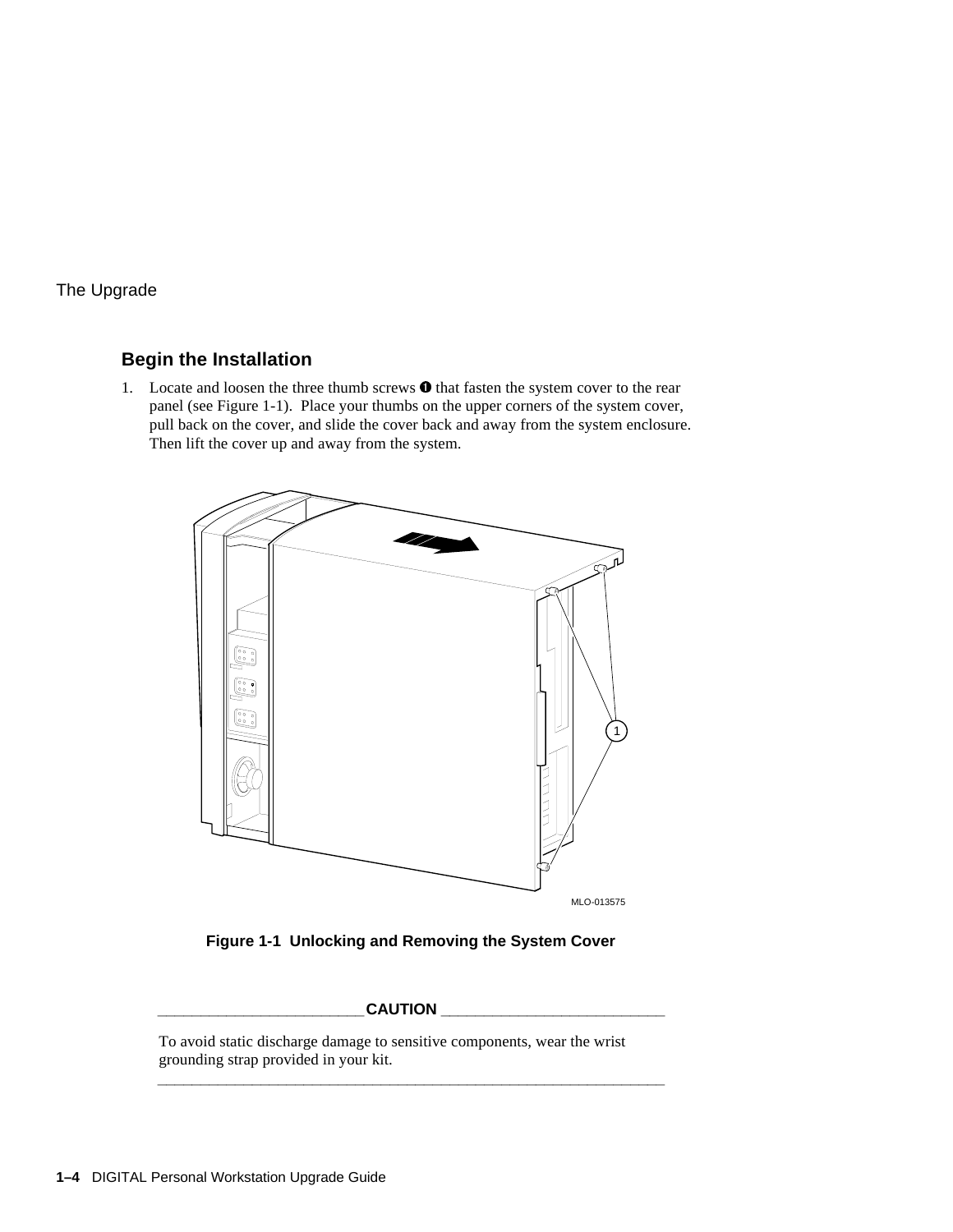- 2. Remove the keyboard, mouse, and any other external cables attached to the MLB, and release the two MLB-retaining clips on top of the MLB. (See Figure 1-2.)
- 3. Hold onto either end of the MLB as you slide it up and out of the system chassis.
- 4. Carefully place the MLB onto a static-free, flat surface.



**Figure 1-2 Removing the MLB**

#### **Removing the Riser Card**

5. Unplug all cables and option cards.

 Because the new riser card comes with an integrated Ultra SCSI controller, the plug-in disk controller from the old system will be unused.

 This extra disk controller may be used for future external storage expansion or the controller may be discarded.

- 6. Remove the six screws.
- 7. Remove riser card.

 HINT: Refer to your *DIGITAL Personal WorkStation User Guide*, EK-ALMIG-SI, Chapter 4, for illustrations of cable locations and removal.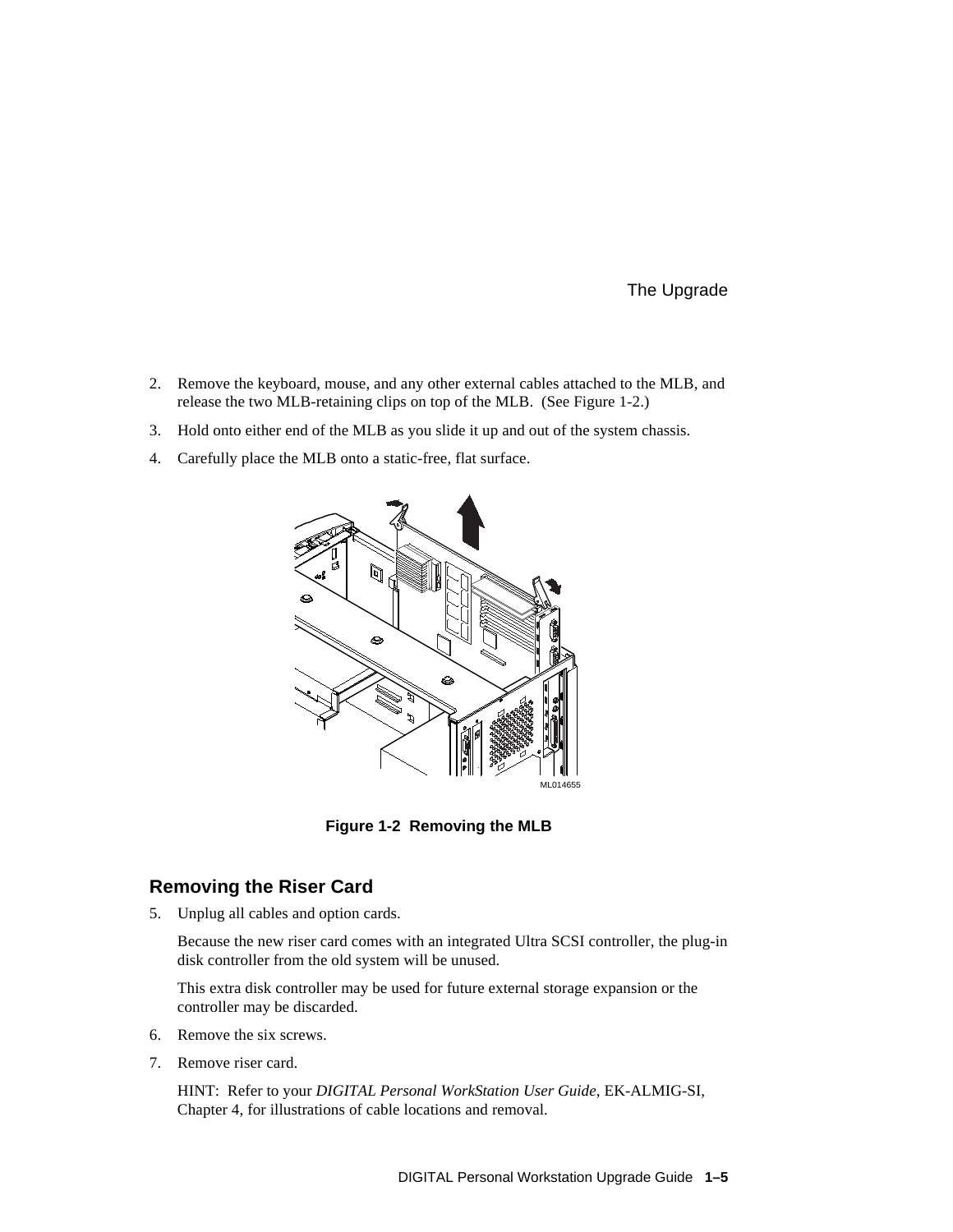## **Remove old fan pipe**

8. Remove old fan pipe by separating it from the fan assembly. Refer to Figure 1-3. There is no need to remove the fan.



ML014652

**Figure 1-3 Removing Old Fan Pipe**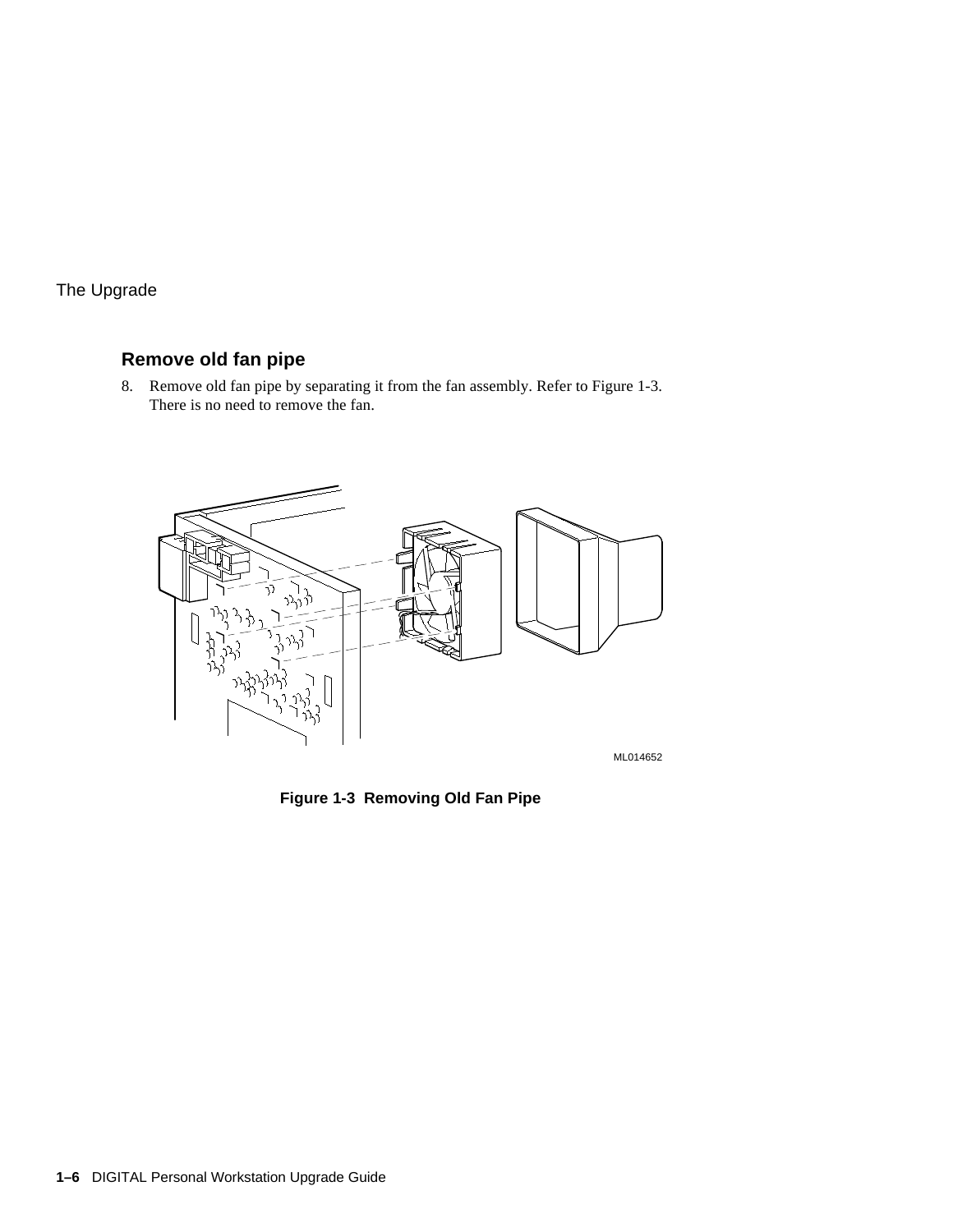### **Install new fan pipe**

9. Slide the new fan pipe into place on the fan assembly. Refer to Figure 1-4.



**Figure 1-4 Installing the new Fan Pipe**

### **Reinstall Fan Assembly**

10. With the new fan pipe in place, re-install the fan assembly into the enclosure using the snap fits. Position in the orientation shown in Figure 1-5. Run the fan cable to the riser card and connect the cable to the fan connector.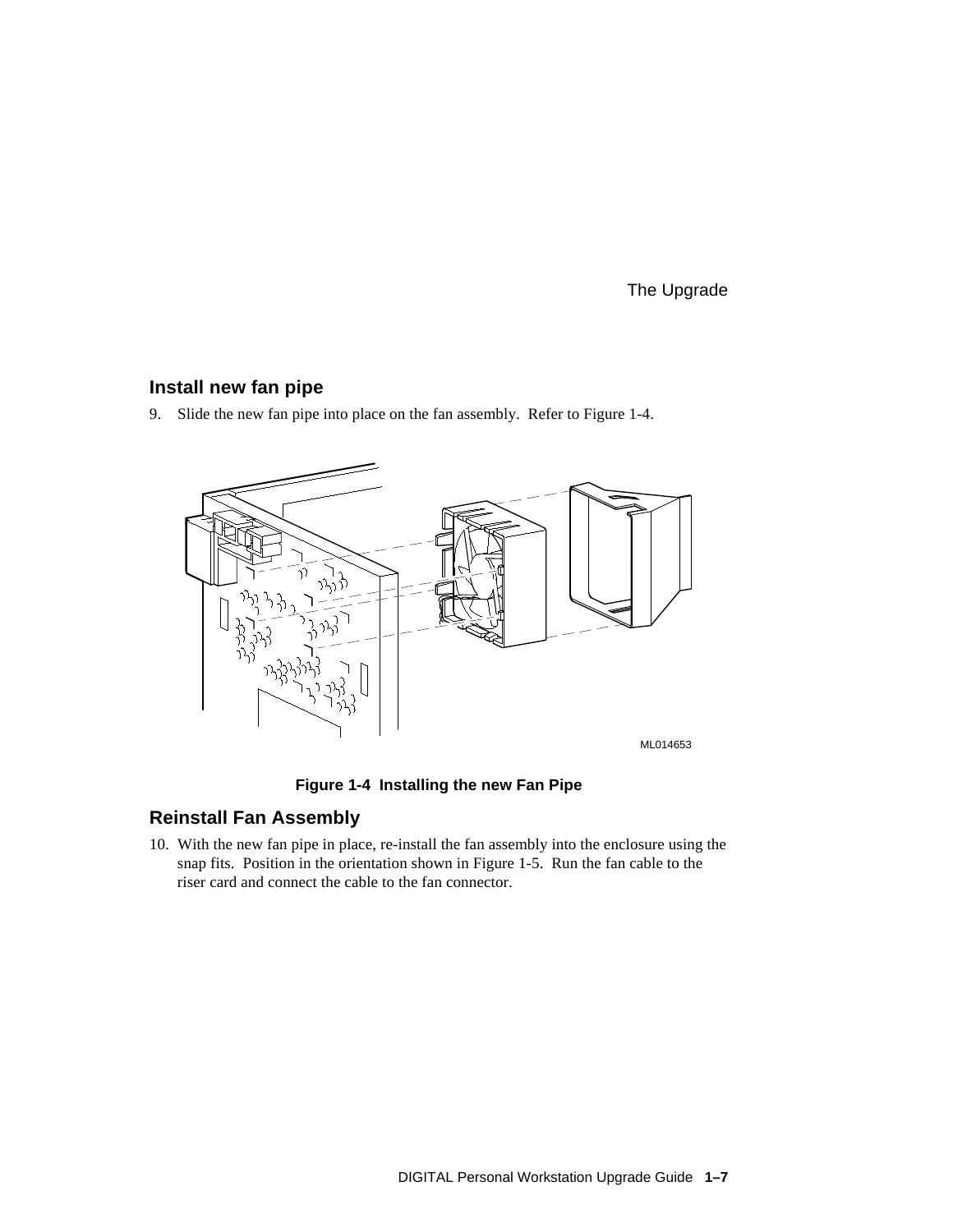

ML014654

#### **Figure 1-5 Installing Fan Assembly**

- 11. Carefully remove the new MLB from its ESD-protected bag and place it onto a staticfree, flat surface.
- 12. Move memory and Bcache option
	- a) Install new MLB -AA/-BA Speed Upgrade
	- b) Move CPU Chip from "old" MLB to "new" MLB. (For -CA option only)
	- c) Place both modules on a static free flat surface.
	- d) To remove the CPU and heat sink assembly from the old MLB, unlatch ZIF handle by depressing down and slightly away from ZIF socket.
	- e) Raise the ZIF handle to a vertical position.
	- f) Remove CPU and heat sink, and note the orientation for re-installation.
	- g) Open ZIF socket on new MLB by unlatching and raising handle as in Step D.

 h) Install CPU and heat sink in the new MLB with the same orientation as the old MLB.

i) Push the handle down until it latches on the side of the ZIF socket.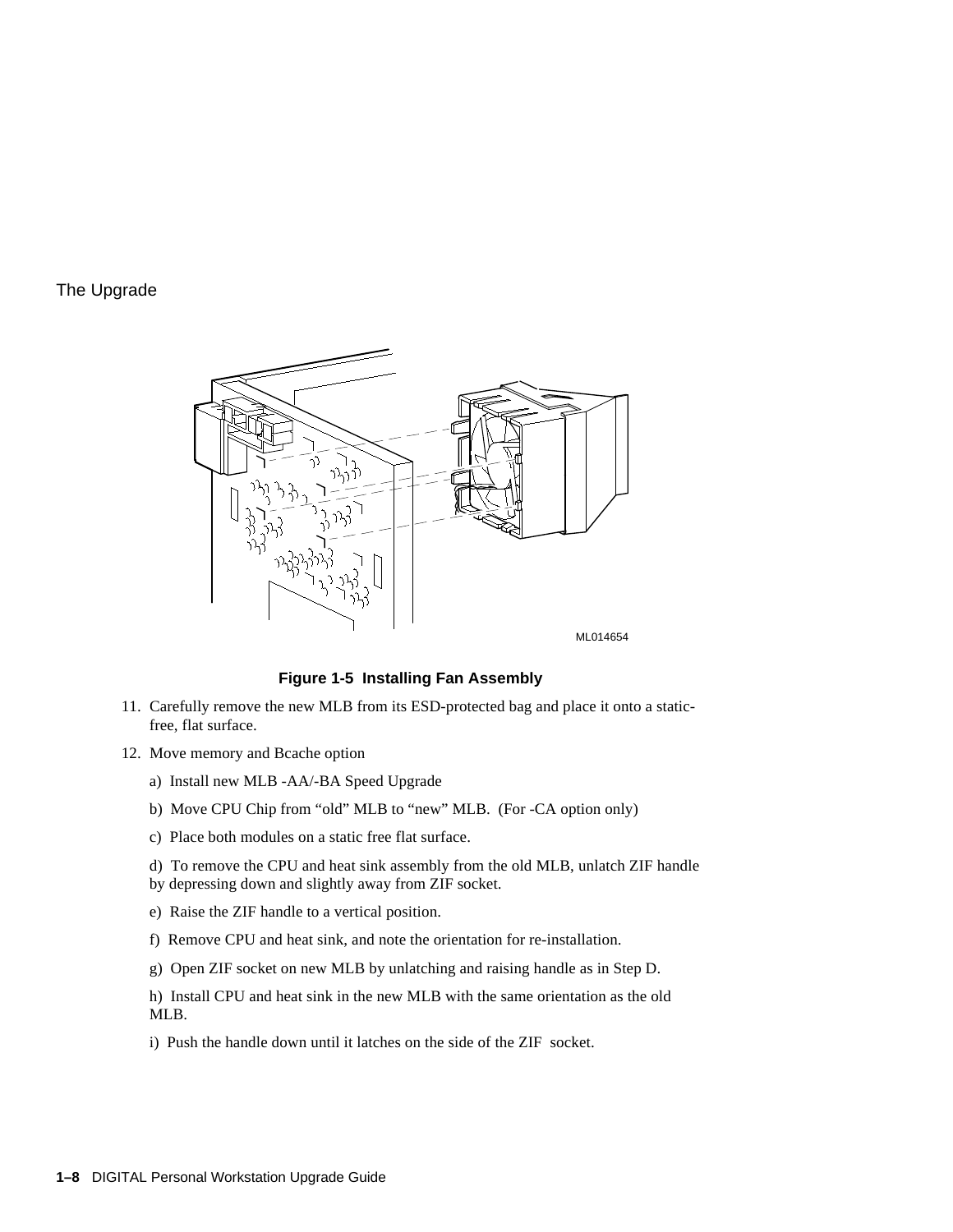$\bf Note$ 

 *Move the DIMMs and Bcache option module onto the new MLB BEFORE moving CPU chip.*

**\_\_\_\_\_\_\_\_\_\_\_\_\_\_\_\_\_\_\_\_\_\_\_\_\_\_\_\_\_\_\_\_\_\_\_\_\_\_\_\_\_\_\_\_\_\_\_\_\_\_\_\_\_\_\_\_\_\_\_\_**

- 13. Move Memory from old MLB to new MLB.
- 14. Move Bcache option from old MLB to new MLB.

#### **Install new Riser and cables**

 It will be helpful during the installation to refer to your *DIGITAL Personal WorkStation User Guide*, EK-ALMIG-SI, Chapter 4, for illustrations of cable locations and connections.

- 15. Move the plastic module guides from the old riser to the new riser card.
- 16. Install the six sticky washers on the etch side of new riser card.
- 17. Install new riser card with new 3/8 inch long screws.
- 18. Re-connect power, audio, network and storage cables.
- 19. Install option cards

**Note**  $\blacksquare$ 

 Because the new riser card comes with an integrated Ultra SCSI controller, the plug-in disk controller from the old system will be unused.

 This extra disk controller may be used for future external storage expansion or the controller may be discarded.

**\_\_\_\_\_\_\_\_\_\_\_\_\_\_\_\_\_\_\_\_\_\_\_\_\_\_\_\_\_\_\_\_\_\_\_\_\_\_\_\_\_\_\_\_\_\_\_\_\_\_\_\_\_\_\_\_\_\_\_\_**

20. To add memory modules (DIMMs), refer to Figure 1-6 as you perform the following steps:

- a) Install the DIMM  $\odot$  straight into the socket. Position the DIMM so that both the retaining clips  $\bullet$  at the socket ends engage. Pay close attention to the keying on the DIMM and the socket.
- b) Repeat for the remaining module.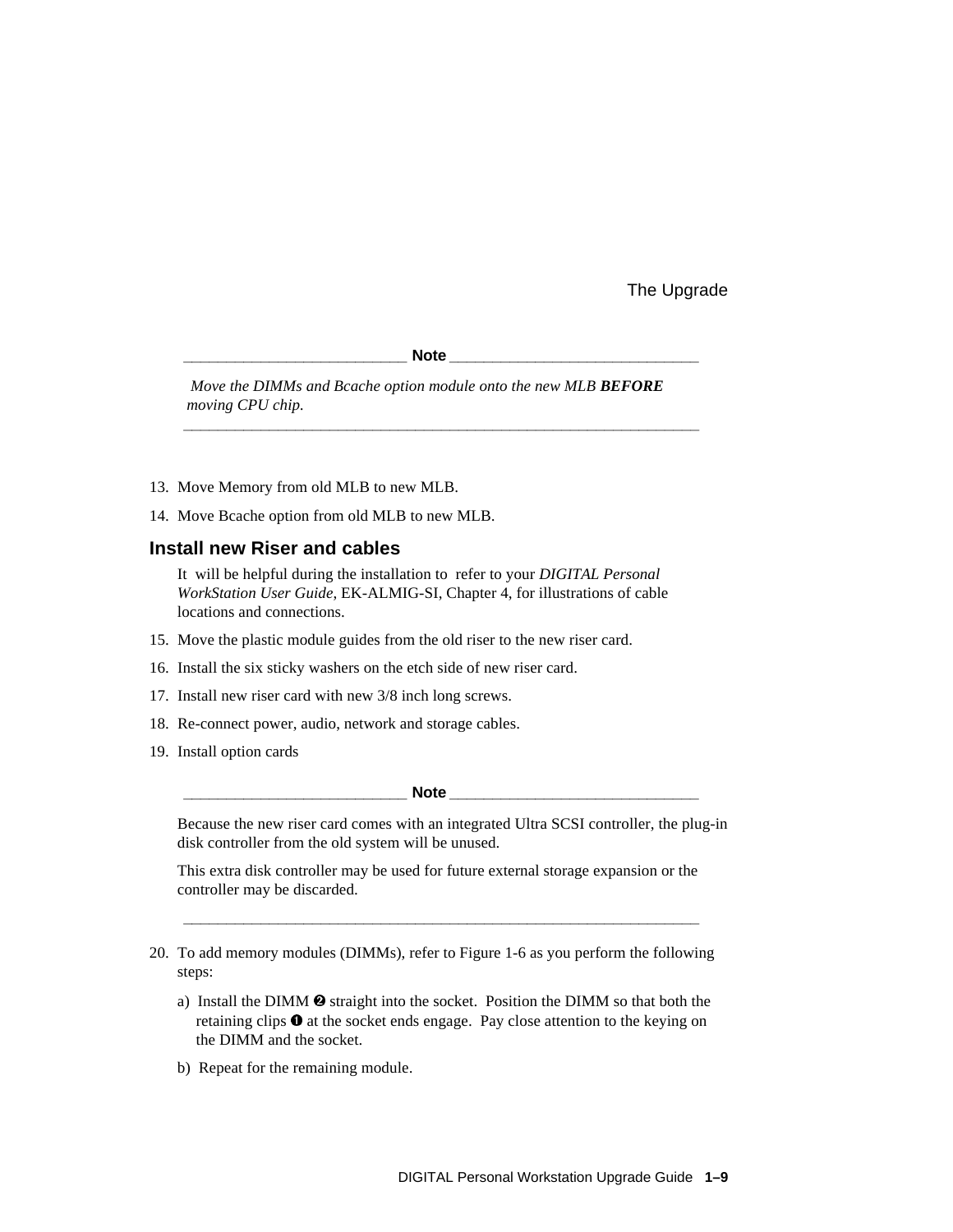

**Figure 1-6 Installing the Memory**

- 21. Hold onto either end of the new MLB as you slide it down into the system chassis. (See Figure 1-7.)
- 22. Carefully seat the new MLB onto the connectors inside the system chassis.
- 23. Lock the MLB-retaining clips over the MLB to secure it.
- 24. Reconnect the keyboard, mouse, and any other external cables you removed to the new MLB.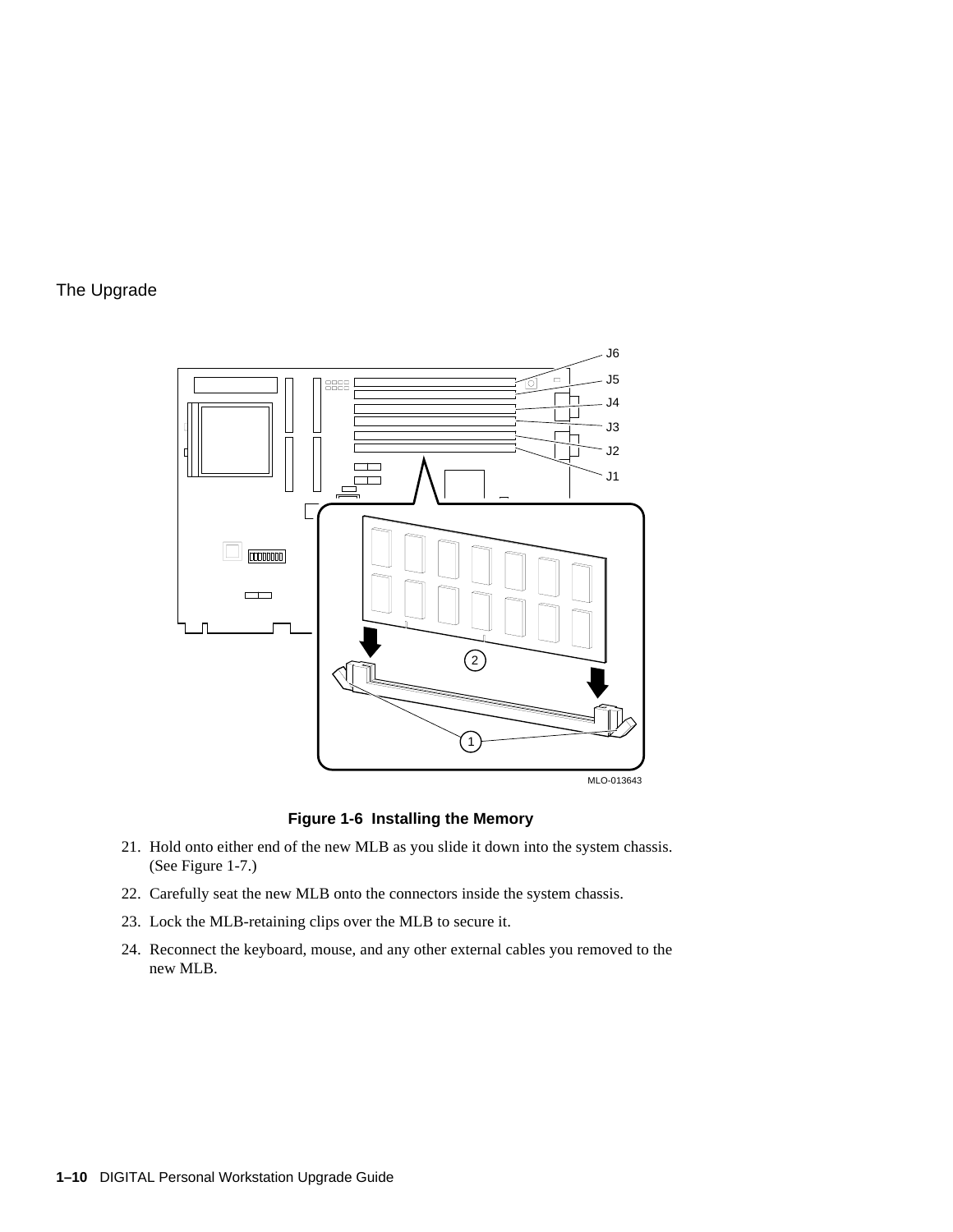

**Figure 1-7 Installing the New MLB**

- 25. To replace the speed button for a speed upgrade, you must first remove the front bezel. Refer to Figure 1-8 and follow these steps:
	- a) From the top of the workstation, looking down toward the bottom of the front of the chassis, view the two tabs from the front bezel that hold the bezel in place and secure it to the chassis. Find both tabs (one on the left and one on the right).
	- b) Push both tabs toward the center of the workstation to release the top of the bezel.
	- c) Gently pull the top of the bezel approximately 1 inch away from the top of the chassis.
	- d) Gently, but firmly, pull up on the bezel to unhook the bottom bezel mounts.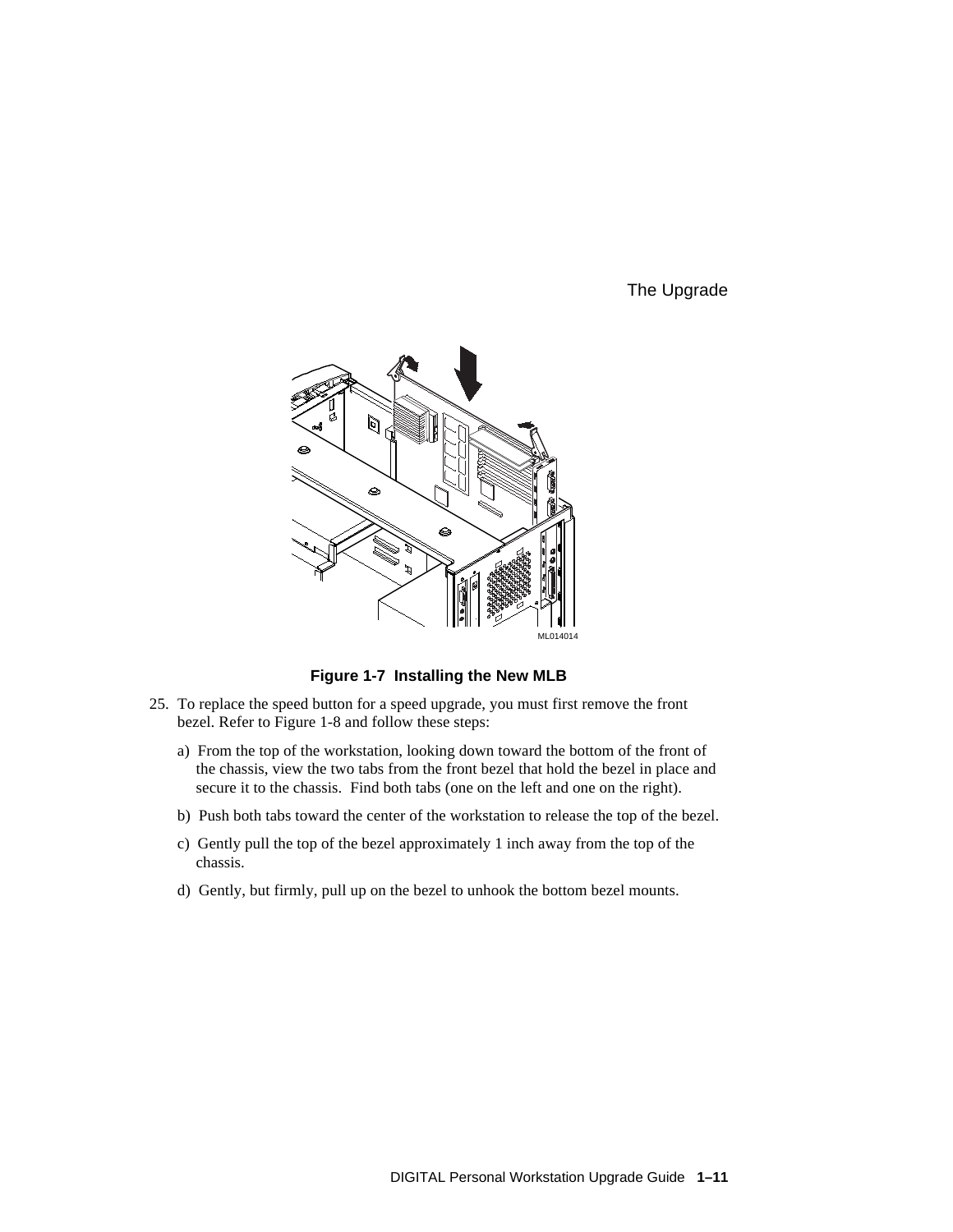

#### **Figure 1-8 Replacing the Speed Button**

- e) From the inside of the bezel, compress the tabs on the speed button  $\mathbf 0$  and slide it through the bezel to the front.
- f) To install the new speed button, reverse the procedure above.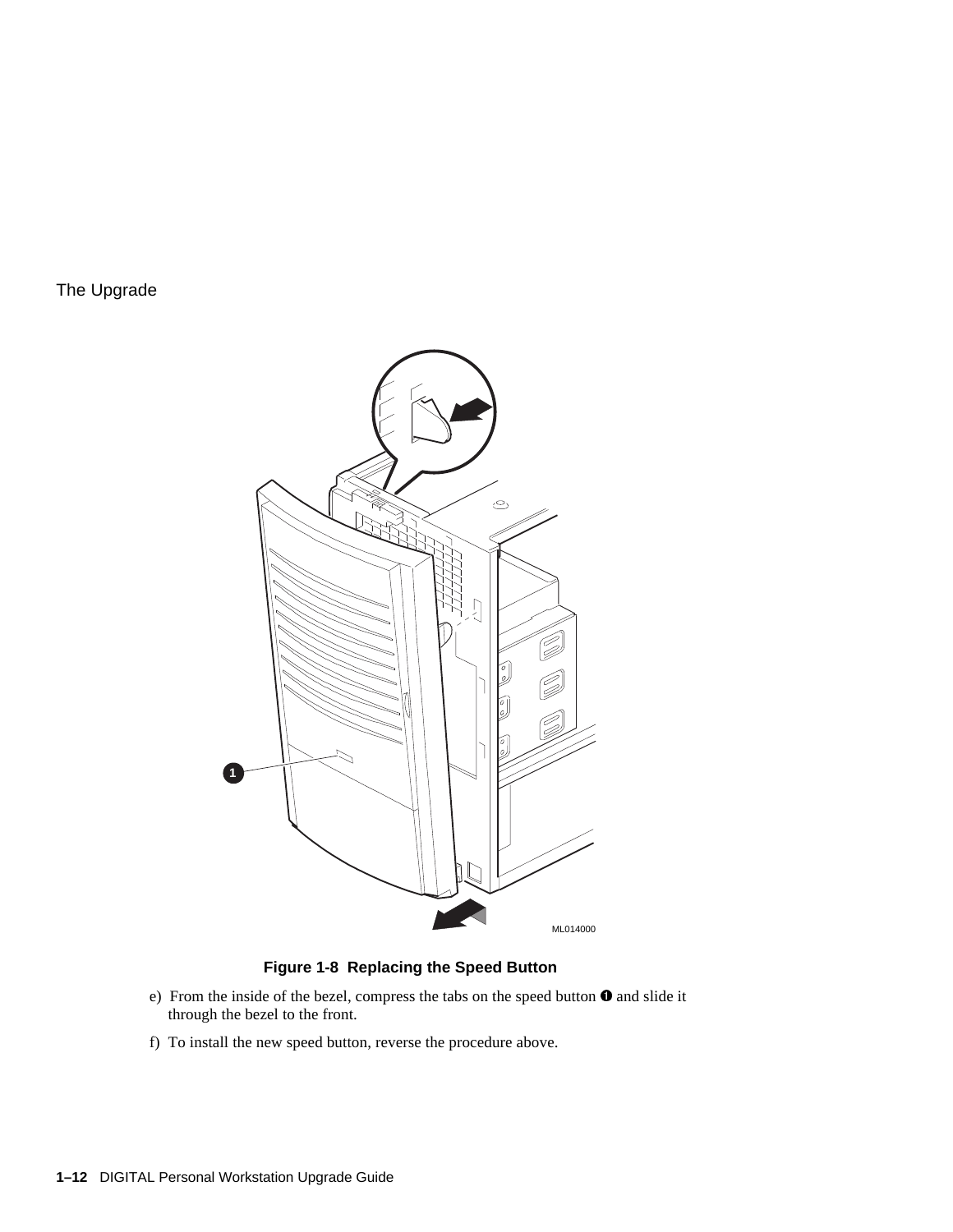- 26. Line up the flanges on the inside of the bottom-left portion of the cover so that they overlap the edge of the chassis body. (See Figure 1-9.)
- 27. Slide the cover forward to secure it into place. Fasten the system cover with the three thumbscrews  $\bullet$  provided.



**Figure 1-9 Replacing the Cover**

- 28. Plug in the power cord.
- 29. Power on the system.
- See section A-1 for specific operating system considerations.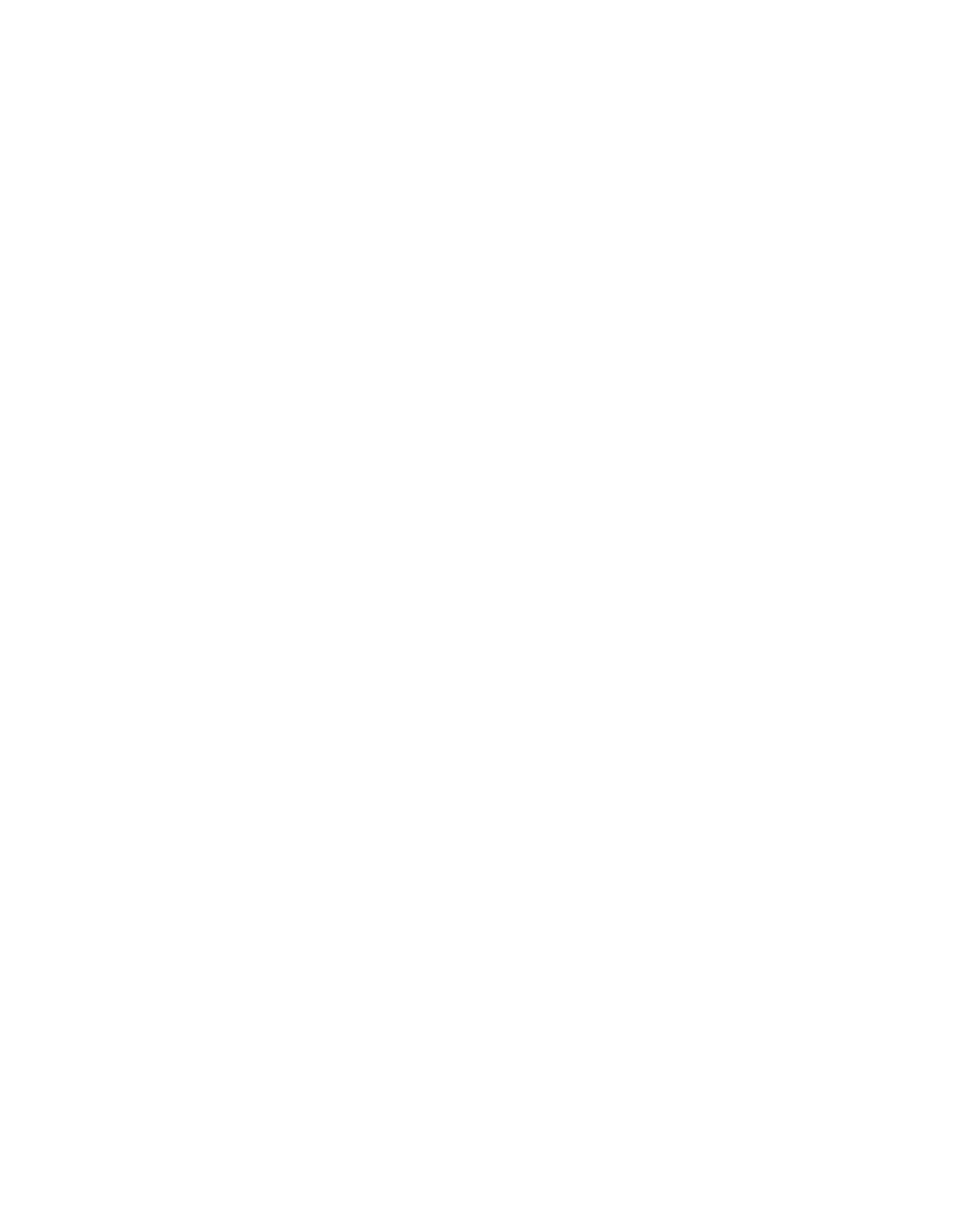# **A Operating System Considerations**

## **Introduction**

The information in this Appendix provides specific details about the minimum operating system version required to support this new hardware upgrade. Additionally, the procedure to upgrade the HAL code on Windows NT systems (required action prior to upgrade).

| <b>Operating System</b> | <b>Software Version</b>             | <b>Firmware Version</b> |
|-------------------------|-------------------------------------|-------------------------|
| <b>OVMS</b>             | 7.1-1H <sub>2</sub> Open 3D Rev 4.7 | AlphaBIOS V5.65         |
| <b>UNIX</b>             | 4.0D Open 3D Rev 4.7                | <b>SRM V6.8-20</b>      |
| NT                      | 4.0 with Service Pack 3             | <b>P.O.S.T V5.90</b>    |

**Table A–1 Minimum Required Firmware and Software Versions**

Note: Your MLB will come with the Firmware Versions listed or greater.

# **OpenVMS**

No changes to Version 7.1-1H1 or 7.1-1H2 are required.

# **UNIX**

If you are running less than version 4.0D, you must install a new copy of 4.0D plus any layered applications.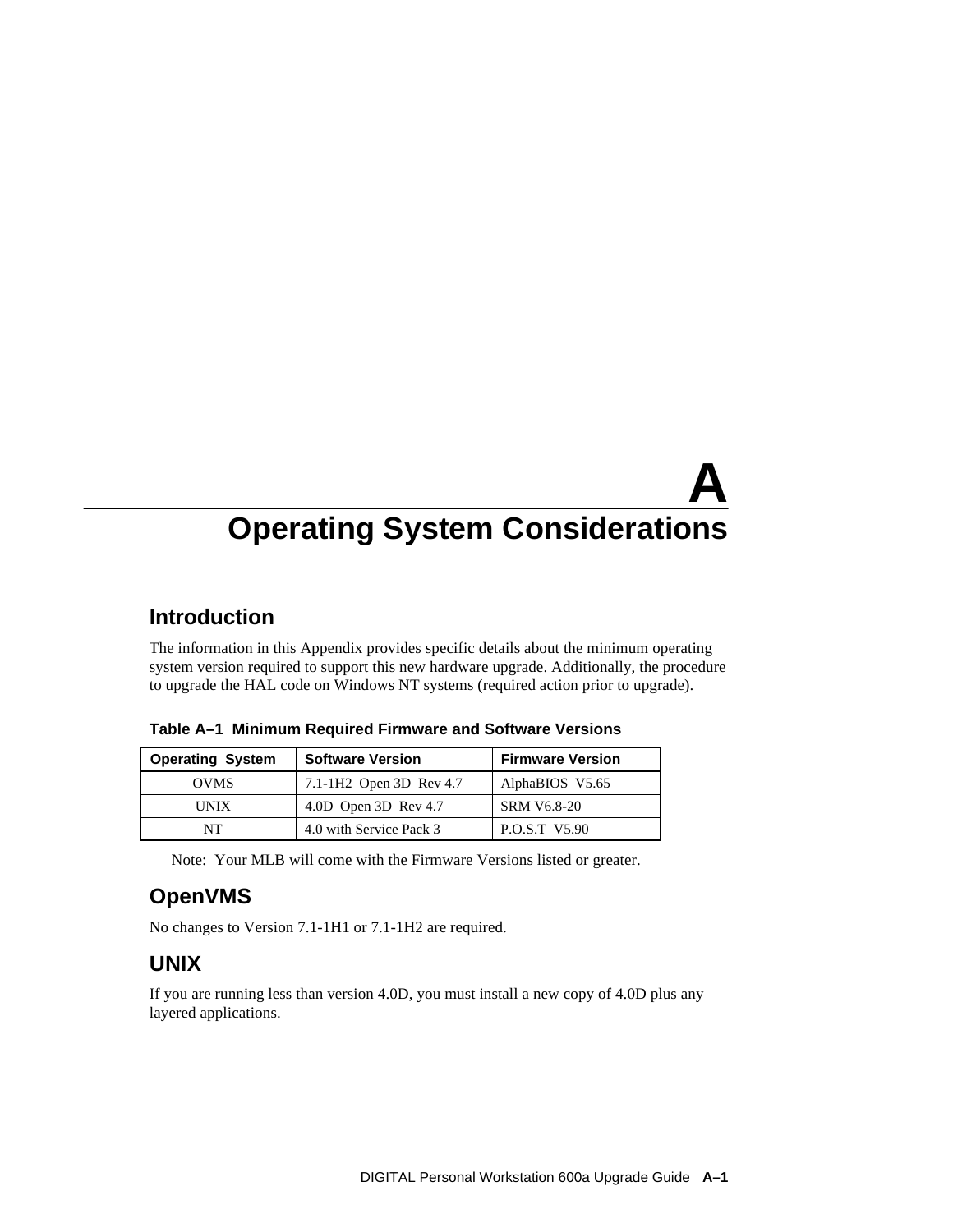## **Windows NT**

#### **Important steps to perform before upgrading - HAL Code**

*You must update the "HAL" code prior to performing this upgrade of your Windows NT system*

To Update the Hall Code :

- 1. Open NT Explorer
- 2. Open OS folder
- 3. Open WINN40 folder
- 4. Rename the file, HAL.DLL , to OLDHAL.DLL , in case the old HAL file is needed later.
- 5. Insert your *Hardware Support Disk;* part number AK-RISH\*-CA, into the floppy drive.
- 6. Open the contents of the hardware support floppy.
- 7. Copy the file HALMIATA.DLL from the hardware support disk to the WINN40 folder.
- 8. Rename HALMIATA.DLL to HAL.DLL
- 9. Shut the system down.

#### **Important steps after upgrading - Device Drivers**

After the upgrade is completed, you must

- Change CD-ROM device drivers
- Upgrade other device drivers as needed.

#### **Procedure to change the CD-ROM device drivers**

To change the CD-ROM device drivers:

- 1. Open the Control Panel.
- 2. Double click on "Devices"
- 3. Select device "CSA4XX" (This is the old CD-ROM device driver.)
- 4. Click on "Startup..."
- 5. Click on "Startup Type" ; "Disabled"
- 6. Click on "OK"